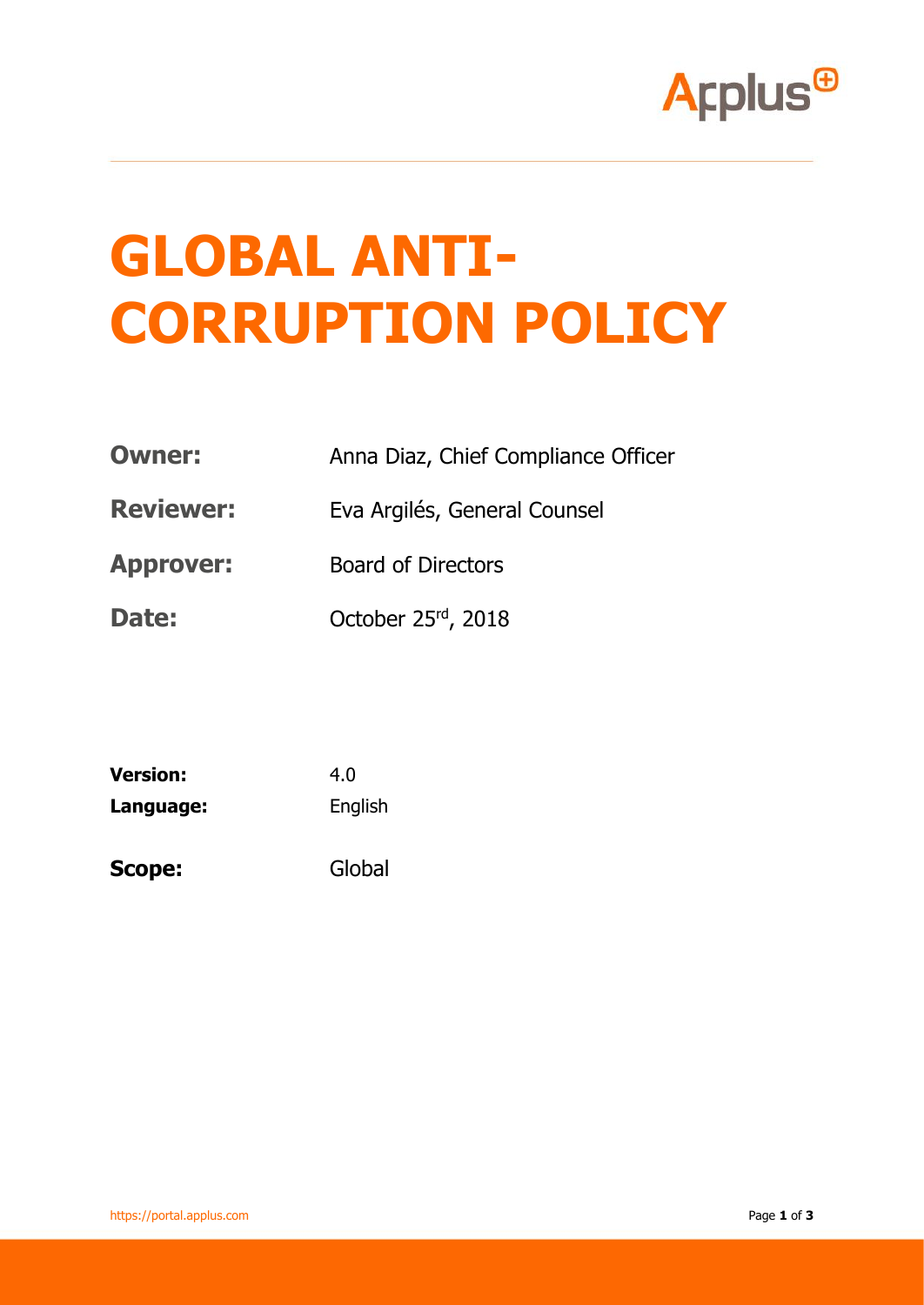## **Global Anticorruption Policy**



Last update: October 25rd, 2018

## **1. Policy Statement**

Applus is:

- 1. Committed to do business legally, ethically and professionally worldwide
- 2. Committed to ensuring that Applus+ Professionals, joint venture partners and Third Parties, understand this Policy and carry on business on behalf of Applus+ in a legal, ethical and professional manner.
- 3. Committed to fighting against bribery (including commercial bribery), kickbacks, improper or illegal payments, gifts or contributions, and any other improper method of seeking favourable treatment from Public Officials, customers, directors, officers or employees of other companies or any other person.
- 4. Committed to complying with the anticorruption laws relevant in the countries where it carries on business.
- 5. Committed to taking breaches of this Policy seriously
- 6. Committed to maintaining an effective implementation in furtherance of this policy.

All Applus+ Professionals, joint venture partners acting on Applus+' behalf and Third Parties are required to comply with this Policy and are prohibited from offering, promising, making, soliciting or accepting - directly or indirectly, any unjustified benefit or advantage (bribes, kickbacks or other illicit payments) in any way related to Applus+' business, which entails a breach of the recipient's obligations. The Chief Compliance Officer will designate the Applus+ Professionals that will attend training on this Policy.

Applus+ will not tolerate violations of this Policy. Violations of this Policy must be reported to the Chief Compliance Officer or Division Compliance Officer of Applus+.